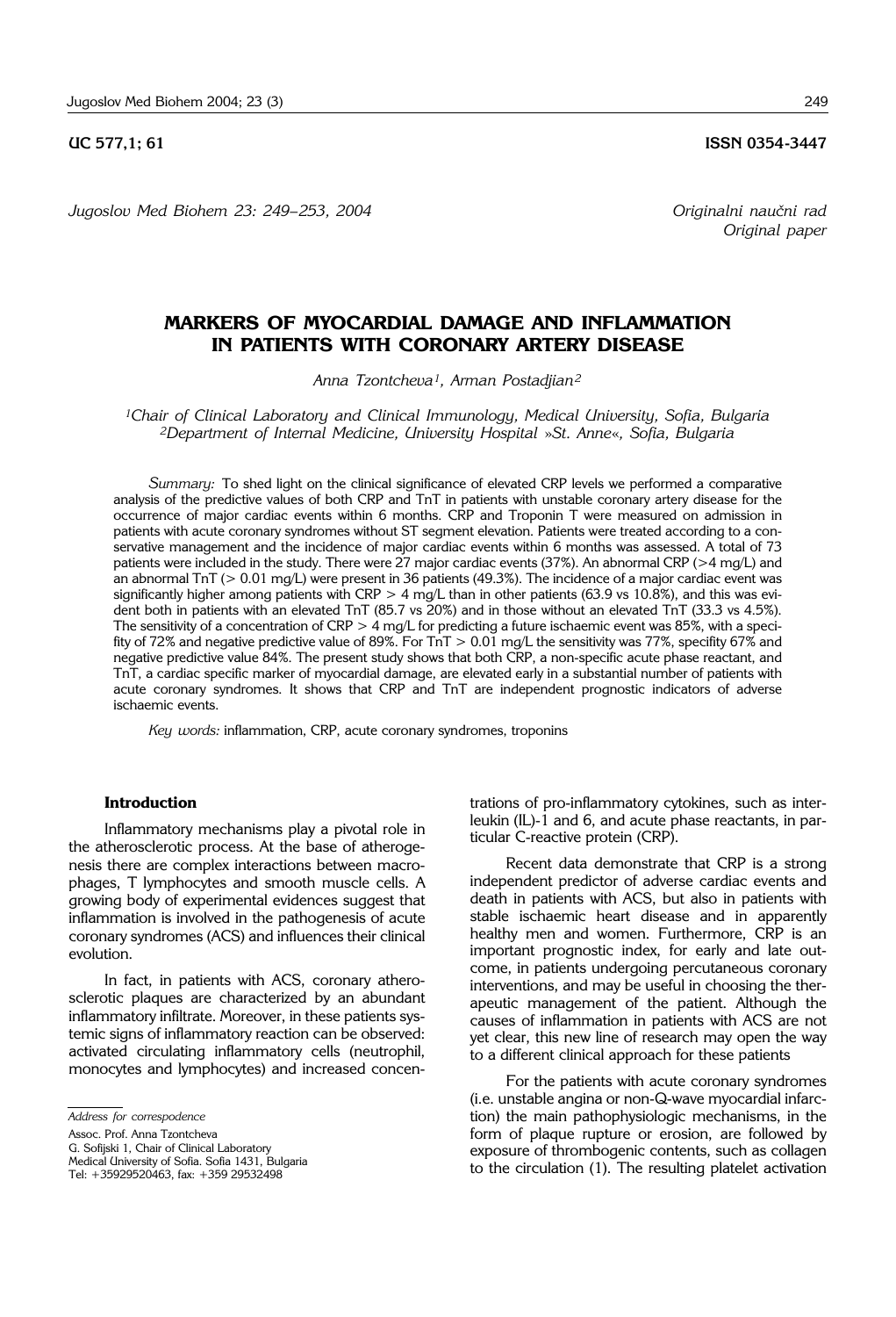and adhesion promote thrombus formation. Pathohistologic studies have disclosed focal cell necrosis distal in the myocardium supplied by the culpit artery, which have been attributed to repetitive embolization from such friable thrombi (1, 2). The resulting minor myocardial damage leads to troponin T (TnT) or I(TnI) release in about one third of such patients. Although enzyme activity of creatine kinase (CK) remains within the normal range, there is a five-to-ten fold higher incidence for the mortality and myocardial infarction during the 30 day follow-up period for such TnT-positive patients  $(1-3)$ .

Over the past two decades many experimental and clinical studies have examined the role of inflammatory process in the initiation and progression of atherosclerosis (4, 5). Several of the acute-phase proteins, which serve as nonspecific markers of the human inflammatory response, have been found to be elevated across the clinical spectrum of atherosclerotic coronary artery disease. Furthermore, increased concentrations of the acute phase reactant C-reactive protein (CRP) appear to be predictive of a higher risk for long-term cardiovascular morbidity/mortality in patients with acute coronary syndromes (6), as well as in asymptomatic patients at risk for coronary artery disease (7, 8). This potential predictive capacity of CRP warrants further evaluation alone and in conjunction with established serum cardiac markers.

The aim of this study was to examine the prognostic value of C-reactive protein and Troponin T in patients with unstable angina or non Q-wave myocardial infarction for the occurrence of major cardiac events within six months.

## **Methods and Methods**

#### *Patients*

Eligible for the inclusion in the study were men and women with acute coronary syndromes without persistent ST-segment elevation, admitted to coronary care units with typical chest pain < 12 hour duration. Patients were included if they had either diagnostic ST-segment depression or T-wave changes characteristic of myocardial ischaemia.

The diagnosis of acute myocardial infarction was established according to the WHO criteria: severe ischaemic chest pain of  $\pm$  20 minutes duration, a diagnostic ECG and an increase in CK above the upper reference limit in hospital in at least two consecutive samples.

Patients with ST-elevation in electrocardiogram on admission that were candidates for reperfusion therapy (either primary PTCA or thrombolytic therapy) were excluded. Patients were also excluded when the evolution in the electrocardiogram showed the development of new left bundle branch block or new Q waves. Other exclusion criteria were a known or sus-

pected infection, inflammatory or neoplastic conditions, erythrocyte sedimentation rate > 20 mm/h, recent (<3 months) major trauma, surgery, myocardial infarction or coronary revascularization.

## *Assays*

CRP and TnT were measured from samples drawn on admission (overage within 12 hours of the onset of chest pain) and results were kept blinded from the physicians treating the patients. Blood samples were drawn in vacuum tubes, centrifuged and remained serum stored at  $-20$  °C for later measurements. Patients were treated with aspirin, heparin *i.v*, nitrates i.v,  $\beta$  blockers etc, according to a conservative management strategy as outlined in the TIMI IIb trial.

C-reactive protein was measured with a nephelometric assay (Roche Diagnostics GmbH, Mannheim, Germany). The detection limit was 3 mg/L, measurement range 3-240 mg/L. The 95<sup>th</sup> percentile in 20 healthy individuals in our institution was established at 4.0 mg/L.

Troponin T was measured with an electrochemiluminescence immunoassay (ECLIA) in Elecsys 1010 (Roche Diagnostics GmbH, Mannheim, Germany). The lower detection limit was 0.010 mg/L, ranging from  $0.010$  to  $20 \mu q/L$ . The upper limit of normal according to the manufacturer was  $0.010 \mu q/L$ .

#### *Follow*-*up*

A six-month follow-up was assessed by regular clinical examination for every month. Primary outcome was defined as cardiac death, new non-fatal myocardial infarction or recurrent hospital admission for severe unstable angina (defined as recurrent unstable angina at rest with diagnostic ST-segment depression or T-wave changes characteristic of myocardial ischaemia).

## *Statistical analysis*

CRP and TnT were treated as a dichotomous variable (either elevated or normal) with cut-off value of 4.0 mg/L for CRP and of 0.010 mg/L for TnT. Twoby-two contingency tables for the primary outcome were constructed for CRP  $>$  4.0 mg/L, TnT  $>$  0.010 mg/L or both elevated. The prognostic value of CRP and TnT was assessed in a multivariate logistic regression model with the primary outcome as the dependent variable. To assess avant-free survival, Kaplan-Meier's curves were constructed for the primary outcome and differences in mean survival were compared using the log-rank test. Calculations were done with a statistical software package (SPSS 9.0 for Windows, SPSS, USA). All statistical comparisons were twotailed.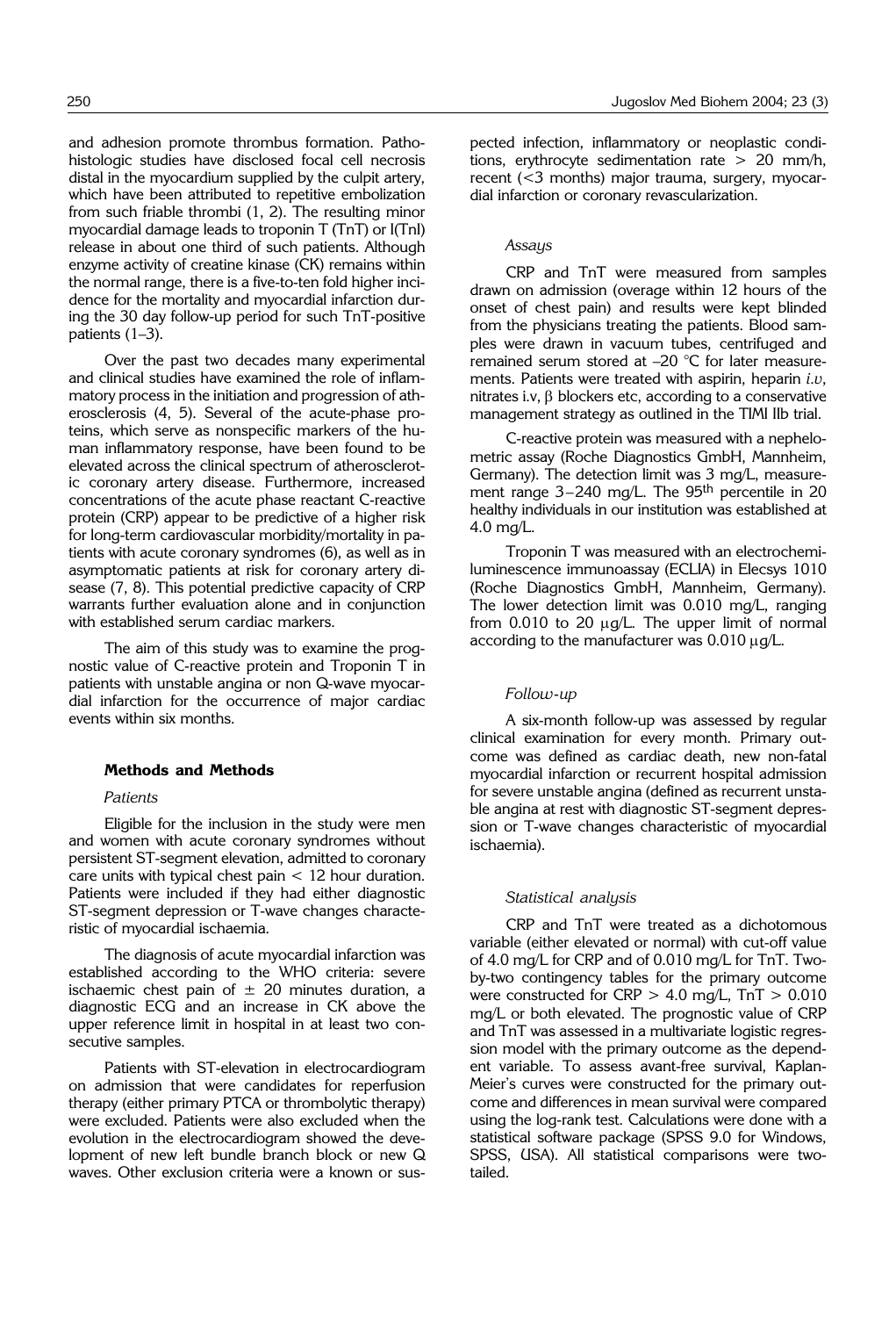#### **Results**

A total of 73 patients were included in the study, 55 patients with unstable angina and 18 patients with non-Q wave myocardial infarction. The patients' characteristics are summarized in *Table I*, comparing patients that reached a primary endpoint with the other patients.

Follow-up at six month was 100% complete. There were 27 major cardiac events (36.9%) listed in *Table II.*

An abnormal CRP (>4.0 mg/L) was present in 36 patients (49.3%), median CRP in 27 patients with major cardiac events of  $33.7$  mg/L (range  $3-178$ mg/L), compared to  $6.51$  (range  $3-141$  mg/L) of  $46$ patients without a major cardiac event, p<0.001.

Troponin T values ranged from <0.010 to 3.91 mg/L. An abnormal  $TnT > 0.010$  mg/L was present in 36 patients (49.3%), median TnT in 27 patients with a major cardiac event of 0.73 (range 0.01 to 3.91  $\mu$ g/L), compared to  $0.12 \mu g/L$  (range 0.01 to  $2.20 \mu g/L$ ) in 46 patients without events,  $p < 0.001$ .

As *Table I* shows, there are no significant differences in the baseline characteristics (sex, age, hyper-

|                                                                                                                                                                                                                                                                                                                                                              | No events           | Death/AMI/UAP       |  |  |  |
|--------------------------------------------------------------------------------------------------------------------------------------------------------------------------------------------------------------------------------------------------------------------------------------------------------------------------------------------------------------|---------------------|---------------------|--|--|--|
|                                                                                                                                                                                                                                                                                                                                                              | n (%)               | n (%)               |  |  |  |
| Number of patients                                                                                                                                                                                                                                                                                                                                           | 46                  | 27                  |  |  |  |
| Males                                                                                                                                                                                                                                                                                                                                                        | 26 (56.5)           | 14 (48.1)           |  |  |  |
| Age                                                                                                                                                                                                                                                                                                                                                          | 58.19 ( $\pm$ 9.06) | 58.14 ( $\pm$ 9.90) |  |  |  |
| Hypertension                                                                                                                                                                                                                                                                                                                                                 | 34 (73.9)           | 17 (63.7)           |  |  |  |
| Smoking                                                                                                                                                                                                                                                                                                                                                      | 16 (34.8)           | 11 (40.7)           |  |  |  |
| Prev. AMI                                                                                                                                                                                                                                                                                                                                                    | 12(26.1)            | 7(25.9)             |  |  |  |
| Cholesterol, mmol/L                                                                                                                                                                                                                                                                                                                                          | 6.28                | 6.16                |  |  |  |
| $CRP > 4.0$ mg/L                                                                                                                                                                                                                                                                                                                                             | 13 (28.3)           | 23 (85.2) $#$       |  |  |  |
| $TnT > 0.010$ mg/L                                                                                                                                                                                                                                                                                                                                           | 15 (32.6)           | $21 (77.8)^{\#}$    |  |  |  |
| Ejection fraction %                                                                                                                                                                                                                                                                                                                                          | 59.28               | 58.88               |  |  |  |
| Differences between groups were compared with the $x^2$ statistic, differences<br>in means were compared with the t-test.<br>$#$ Categories for which $p < 0.001$<br>AMI= Acute Myocardial Infarction<br>PTCA= Percutaneous Transluminal Coronary Angioplasty<br>CABG = Coronary Artery Bypass Grafting<br>$CRP = C$ -reactive protein<br>$TnT = Troponin T$ |                     |                     |  |  |  |

Table I Baseline characteristics

Table II Events during a 6 month follow-up in 73 patients with unstable angina and non-Q wave myocardial infarction

| Events               |    | %    |
|----------------------|----|------|
| Cardiac death        |    |      |
| <b>Recurrent AMI</b> | 16 | 21 Q |
| Recurrent UA         |    | 11.0 |
| `otal                |    | 36.9 |

tension, smoking, previous myocardial infarction) between the two groups, except for C-reactive protein and Troponin T.

The incidence of a major cardiac event was significantly higher among patients with CRP  $>$  4 mg/L, than in other patients (63.9% vs 10.8 %), and this was evident both in patients with an elevated troponin T (85.7 vs 20%) and in those without an elevated TnT (33.3 vs 4.5%) (*Figure 1*).



Figure 1. Incidence of major cardiac complications by normal or abnormal CRP concentration in all patients and in those with a normal and abnormal troponin T concentration. Primary outcome was defined as cardiac death, non-fatal myocardial infarction or admission for recurrent unstable angina.



Figure 2. Risk stratification of patients with acute coronary syndromes without persistent ST-segment elevation according to CRP ( $mq/L$ ) and TnT ( $uq/L$ ) concentration.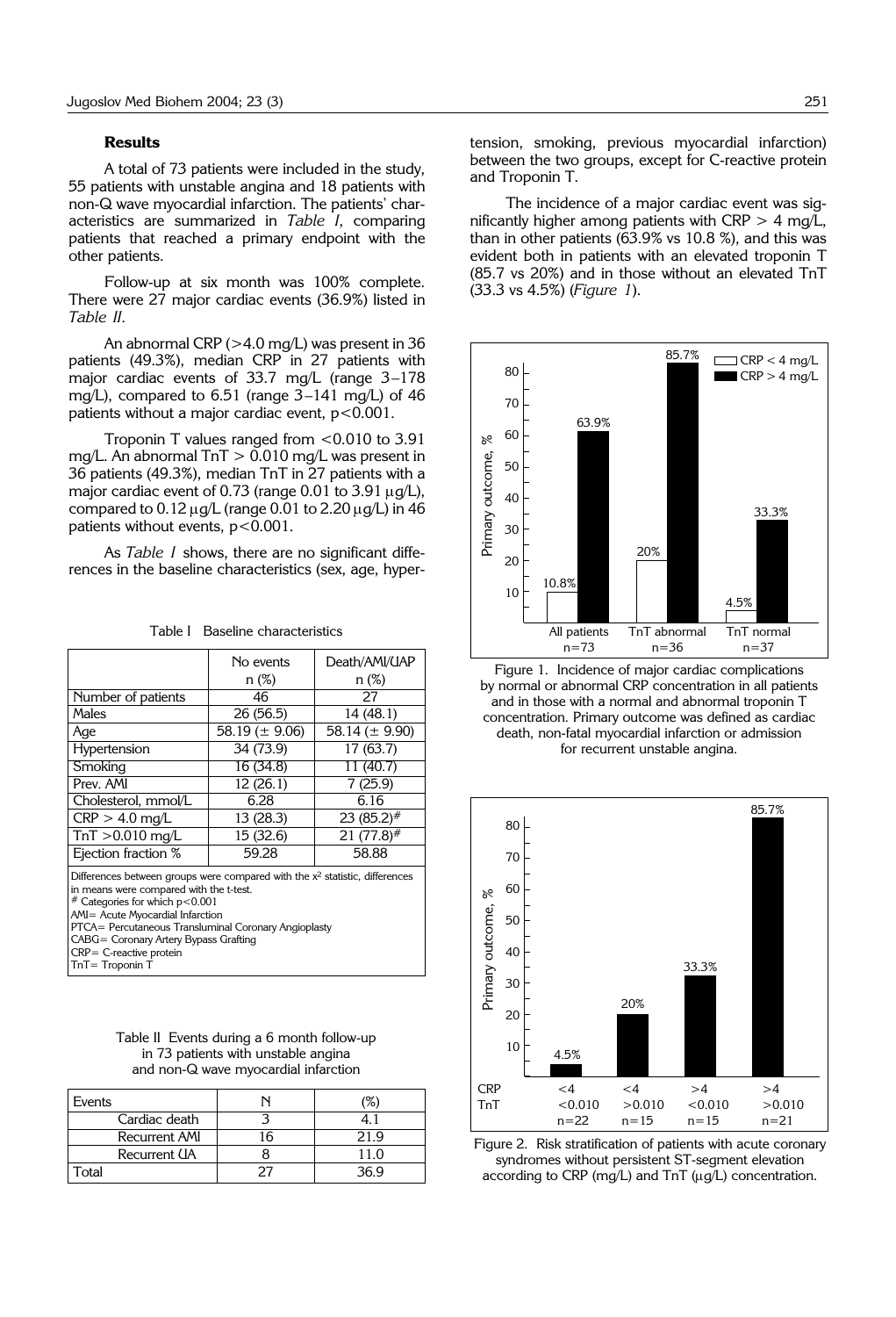

Figure 3. Kaplan-Meier's survival curves for 73 patients with acute coronary syndromes during a follow-up of six months according to a CRP (above) and cTnT (below)

The multivariate model with age, gender, history of infarction and hypertension significantly improved when either an abnormal CRP or an abnormal TnT or both were included in the model, demonstrating the additive prognostic value of both markers. A multivariate model including both markers showed improved performance in comparison with models with a single marker, demonstrating their independent predictive value.

*Figure 2* shows the event rate in patients having both CRP and TnT elevation, either CRP or TnT elevated, or no CRP or TnT elevation.

The incidence of the combined endpoint cardiac death, non-fatal myocardial infarction and recurrent severe unstable angina were significantly more frequent in patients having both CRP/TnT elevated (18/21), than in patients having either (8/30) or none elevated (1/22) (CRP/TnT) (*Table III*). Kaplan-Meier's survival analysis showed that mean event-free survival for the primary outcome was significantly lower in

Table III Number of events in patients with no CRP or TnT elevations, either CRP or TnT elevated or both parameters elevated

|             | No | Either CRP/TnT |                                         | <b>Both</b> |
|-------------|----|----------------|-----------------------------------------|-------------|
|             |    |                | elevation $TnT > 0.01$ TnT<0.01 CRP/TnT |             |
|             |    | CRP < 4        | CRP > 4                                 |             |
|             | 22 | 15             | 15                                      |             |
| Death/MI/UA |    |                |                                         | 18          |

patients having CRP/TnT elevated versus patients with no elevation (*Figure 3*, logrank test 23.72 and 14.41 respectively,  $p < 0.0001$ ). The sensitivity of a concentration of CRP>4 mg/L for predicting a future ischaemic event was 85% with a specificity of 72% and negative predictive value of  $-89\%$ . For the troponin T  $>$ 0.01  $\mu$ q/L the sensitivity was 77% with a specificity of 67% and negative predictive value of 84%.

## **Discussion**

The present study confirms earlier studies showing that both CRP, a non-specific acute phase reactant, and TnT, a cardiac specific marker of myocardial damage, are elevated early in a substantial number of patients with unstable angina and non-Q wave myocardial infarction. It shows that CRP and TnT are independent prognostic indicators of adverse outcome. The incidence of major cardiac events was 63.9% in patients with an abnormal CRP vs 10.8% in patients with a normal CRP. Moreover, in patients without a TnT elevation, a CRP  $>$  4.0 mg/L carried a significantly higher risk for a major cardiac event within 6 months (33.3 vs 4.5 %). Patients with both CRP and TnT elevated had the highest incidence of cardiac death, recurrent AMI or admission for recurrent unstable angina within 6 months. In contrast, patients with both a normal CRP and TnT have an excellent prognosis. In this patients group, there was only one readmission for recurrent unstable angina during the 6-month follow-up.

Our study confirms the findings of the recent reports from the TIMI 11A substudy (9) and CAPTURE trial (10), which demonstrated independent and combined prognostic value of an abnormal CRP and TnT tests for the prediction of an unfavorable short-term outcome in patients with acute coronary syndromes. These findings strengthen the evidence that an inflammatory process is critical in the pathogenesis of ACS and suggests that the intensity of the inflammatory response can influence the clinical outcome.

In conclusion, our study demonstrates the independent prognostic value of CRP and TnT in patients with unstable angina or non-Q myocardial infarction, for short term adverse outcome. These findings suggest that the effect of a comprehensive treatment, e.g. with IIb/IIIa antagonists and anti-inflammatory treatment, of patients with both markers elevated or early discharge of patients with both a normal CRP and TnT could be studied in a prospective study (5).